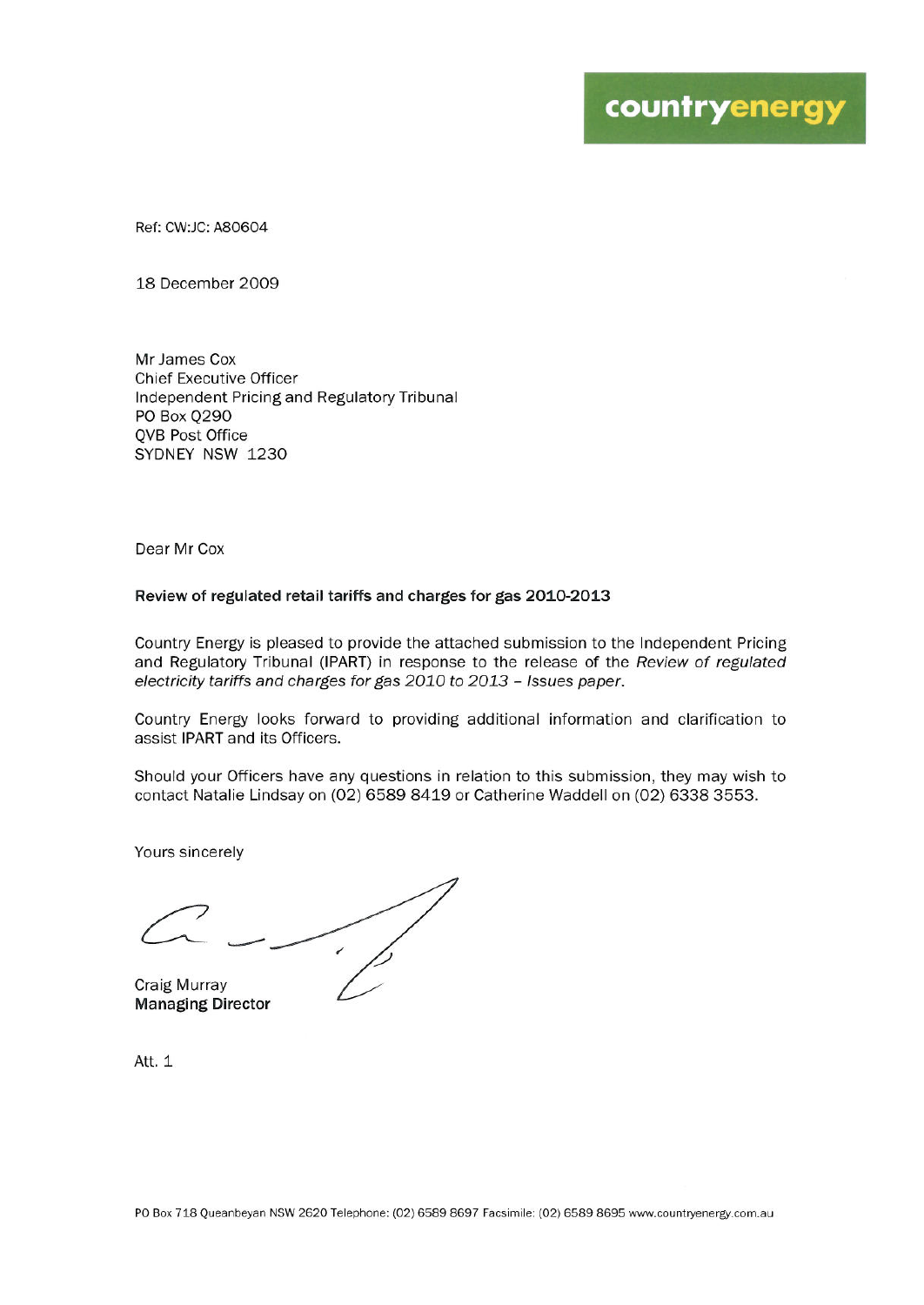# Country Energy's submission to 2010-2013 retail tariff review for gas

December 2009



Submission to IPART *Review of regulated retail tariffs and charges for gas 2010-2013*, Gas Issues Paper November 2009 December 09

 $\overline{a}$ 

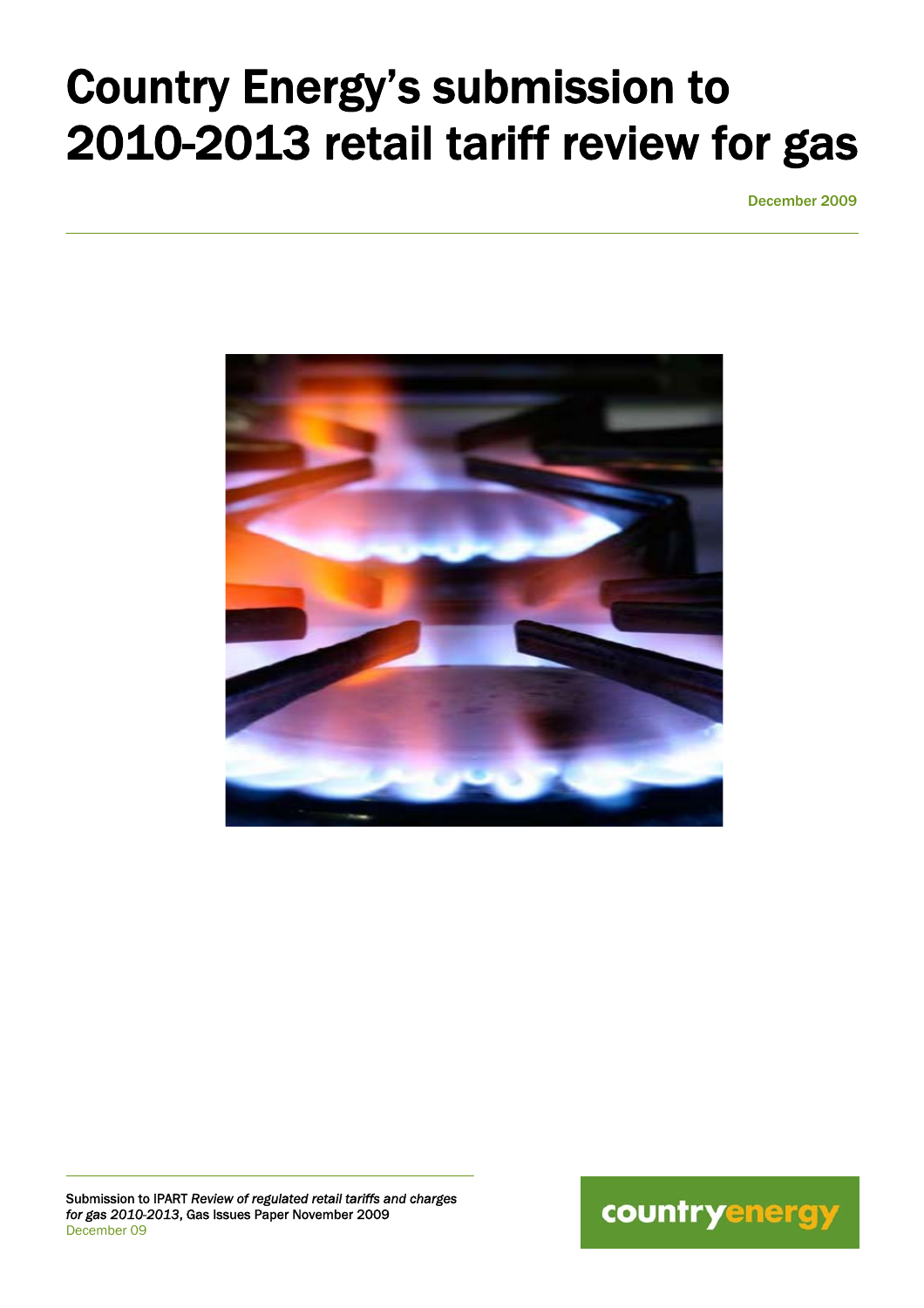## EXECUTIVE SUMMARY

Country Energy is pleased to provide this response to the Independent Pricing and Regulatory Tribunal (IPART) Issues Paper regarding the Review of Regulated Retail Tariffs and Charges for Gas 2010 – 2013 ("the Review"). The issues paper provides an opportunity for Standard Retailers and other stakeholders to comment on a range of issues relevant to the Review. Importantly, the issues paper consultation process provides an opportunity to review developments since IPART completed its 2007-10 Review and the outlook for 2010-13.

Country Energy supports the NSW government and IPART objectives for retail gas regulation in NSW. These include:

- ensuring retail gas tariffs reflect efficient costs of supplying gas to small retail customers;
- encourage the development of a competitive market in gas;
- to regulate gas reticulation and supply so as to protect the interests of customers and promote customer choice;
- facilitate the continuity of natural gas supply to customers and promote the safe use of gas; and
- be consistent with regulatory best practice.

Country Energy has found that the current light handed regulation in the form of Voluntary Transitional Pricing Arrangements (VTPAs) have been effective. The special circumstances clause provided for a review of prices when revenue requirements increased above CPI as a result of unforeseen increases in wholesale costs. This mechanism is an effective tool in allowing retailers to maintain financial viability in a volatile market.

There will be a higher degree of uncertainty and volatility in the gas market over the 2010-13 period with increased demand for gas and the impending introduction of climate change mitigation strategies. This makes it more important for retailers to have a course of action for passing on these costs to customers in a timely manner.

Country Energy acknowledges the consumer impacts of rising energy prices. The risk of energy poverty is greater in the non-metropolitan areas served by Country Energy, given lower average incomes. Country Energy welcomes recent government initiatives to assist vulnerable and other at risk customers. Country Energy has in place frameworks and programs to protect at risk customers. Customer impacts specifically from CPRS can be expected to be addressed through the CPRS adjustment mechanisms outlined by the Commonwealth in its CPRS White Paper. In this submission CPRS is used to refer to any form of climate mitigation strategy that has an impact on end use customer prices.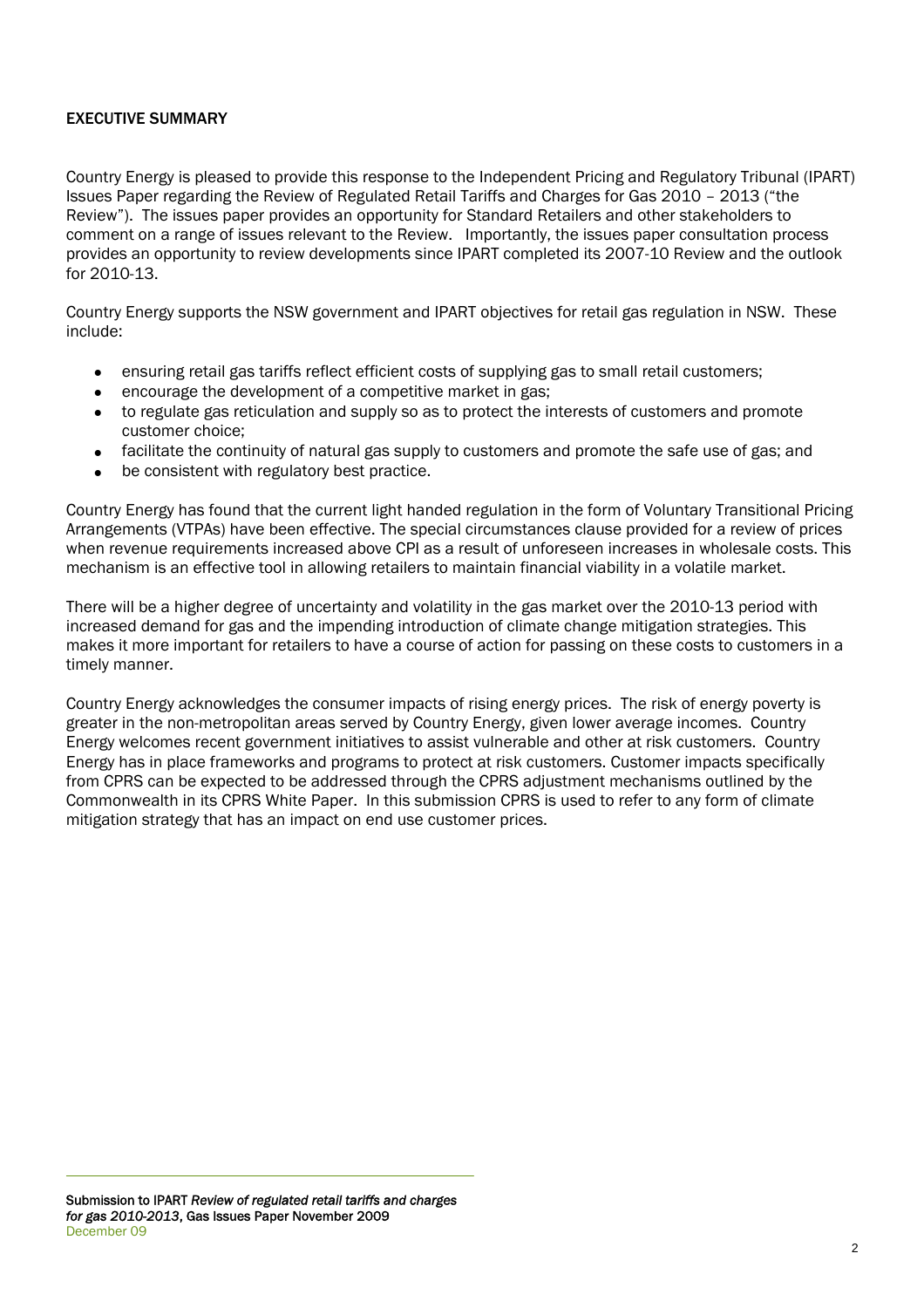# KEY RECOMMENDATIONS

This submission details Country Energy's position on a range of issues as outlined in the Terms of Reference. A summary of the key recommendations contained within the paper are provided below.

| <b>Section</b>                                              | <b>Key Recommendations</b>                                                                                                                                                                                                                                                                                                                                                                                                        |
|-------------------------------------------------------------|-----------------------------------------------------------------------------------------------------------------------------------------------------------------------------------------------------------------------------------------------------------------------------------------------------------------------------------------------------------------------------------------------------------------------------------|
| 2. Approach to<br>review of regulated<br>retail gas tariffs | Country Energy generally agrees with IPART's approach to conducting this<br>review and continuing with the use of VTPAs.                                                                                                                                                                                                                                                                                                          |
| 3. Standard<br>retailers proposals                          | Standard retailers have, to a large extent, agreed to:<br>Retain WAPC form of price control;<br>$\circ$<br>Apply price cap to retail component of regulated tariff only;<br>$\circ$<br>Full pass through of network charges;<br>$\circ$<br>Have a mechanism to allow the pass through of unforeseen changes in<br>O<br>retail costs, including any climate change measures.                                                       |
| 4. How should<br>tariffs be set                             | The use of WAPC to limit the average change to regulated tariffs is an<br>appropriate method to regulate prices while encouraging competition.                                                                                                                                                                                                                                                                                    |
| 5. Risks and<br>uncertainties                               | Risk of increases in network charges would be eliminated by having them<br>allowed as full pass through.<br>Risk of costs associated with the introduction of CPRS would be eliminated by<br>having them allowed as full pass through.<br>The other major areas of risk around unforeseen increases in costs can also be<br>$\bullet$<br>largely contained by continuing to include a special increase provision in the<br>VTPAs. |
| 6. Efficient supply<br>cost of gas                          | Given there is very limited public data on wholesale gas costs, an assessment<br>٠<br>of actual contract costs is required, along with reasonableness test in<br>allocating between contract and regulated customers.                                                                                                                                                                                                             |
| 7. Non-tariff fees<br>and charges                           | Country Energy supports the introduction of a credit card payment fee.<br>Late payment fees should be cost reflective and align with fees for electricity<br>customers.                                                                                                                                                                                                                                                           |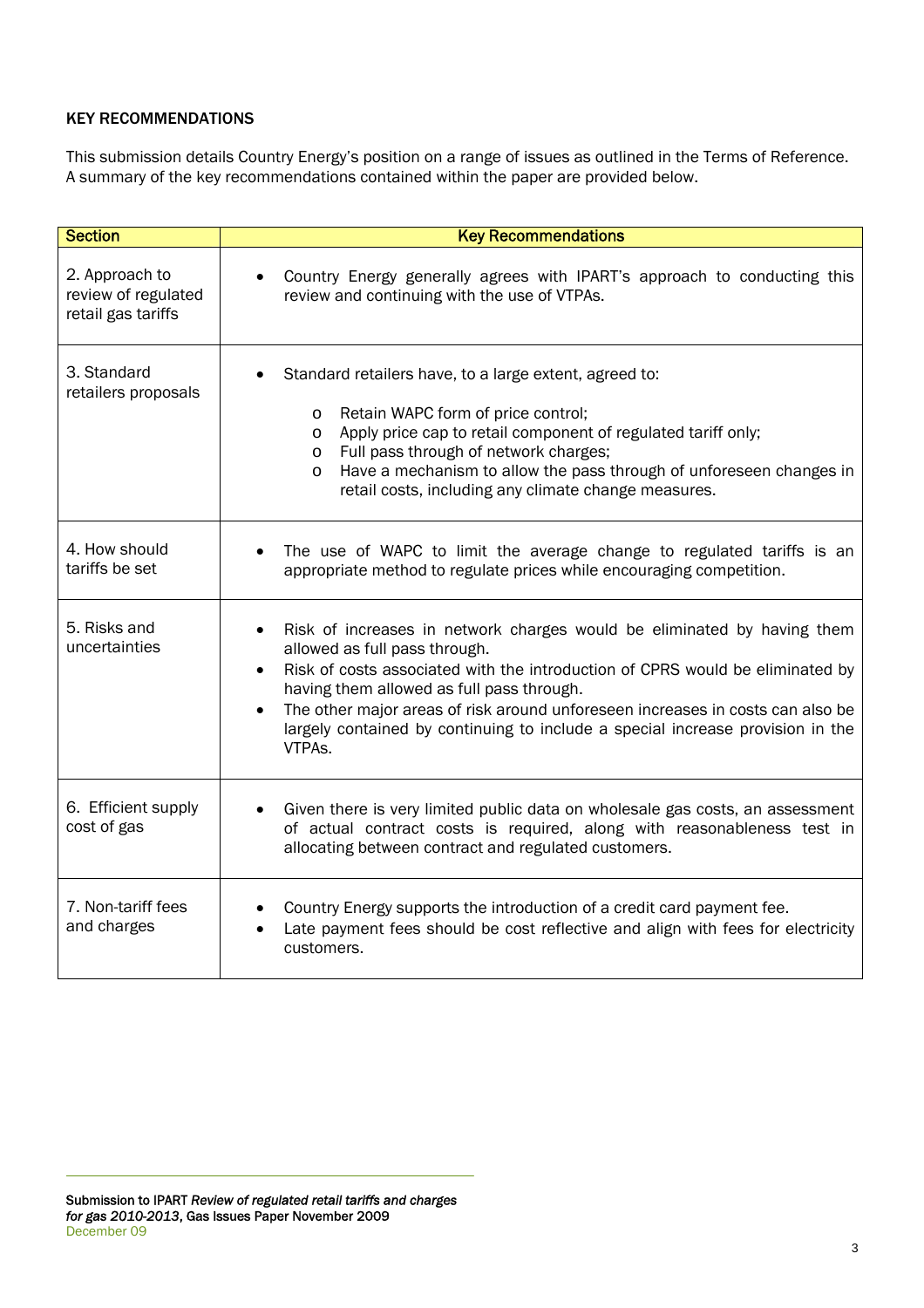#### REVIEW APPROACH

Do Voluntary Transitional Pricing Agreements (VTPAs) continue to be an appropriate form of regulation for the Standard Retailers' regulated retail gas tariffs, given the objectives and context for this review? Are there enhancements that can be made to the current approach? (Question 1)

Country Energy agrees that the current form of regulation has assisted in maintaining prices at cost reflective levels and supports IPART's proposal to continue with this light handed form of regulation. VTPAs with standard retailers are an appropriate method of regulating retail gas prices and support the objective of phasing out regulation. While the current VTPAs have worked reasonably well there are some enhancements that would assist given the changes in the retail gas area since the 2007 review, as detailed below.

#### What (if any) other forms of regulation should we consider? (Question 2)

If there is another appropriate form of regulation then IPART would need to ensure that it would meet the objectives of this review and assist in the phasing out of retail price regulation. Where retail price regulation remains, cost reflective regulated tariffs, including appropriate adjustments for risk, are an integral requirement for an effective and competitive gas market in NSW. An aim for this upcoming Review period should be to further reduce reliance on retail price regulation.

Is there adequate information available for customers to make informed choices when choosing a gas supplier? If not, what measures could be implemented to address this? (Question 3)

Customer choices depend on having available and comparable information. Provided that the review is transparent and the retailers make available their prices and VTPAs then customers in NSW do have sufficient information to allow them to exercise choice. Non-metropolitan customers will increasingly self-select competition options through forms of marketing other than door-knockers. These include telemarketing, direct mail, general advertising and websites that compare relative service offerings.

Similar to the electricity market, there is little pricing innovation in the limited competitive offers that are available to small customers. Most relate to a "discount off" the regulated price or some form of rebate. These competitive price offerings may not necessarily demonstrate that other retailers have a sustainable competitive advantage but may be more related to competitors buying market share. The "discount off" the regulated price can provide transparency on prices to customers.

If the electricity market becomes more buoyant and competition strengthens, the gas market would also experience increased competition, as retailers generally have both these services to their customers.

#### Are the proposed assessment criteria appropriate to guide our analysis and decision-making for this review? (Question 4)

Country Energy supports the assessment criteria IPART have proposed for this review and suggest the addition of further criteria in line with IPART's proposal.

Country Energy's proposed additional criteria are:

- facilitation of national retail market integration;
- preservation of financial viability of standard retailers;
- achievement and maintenance of cost reflective retail pricing (CRRP);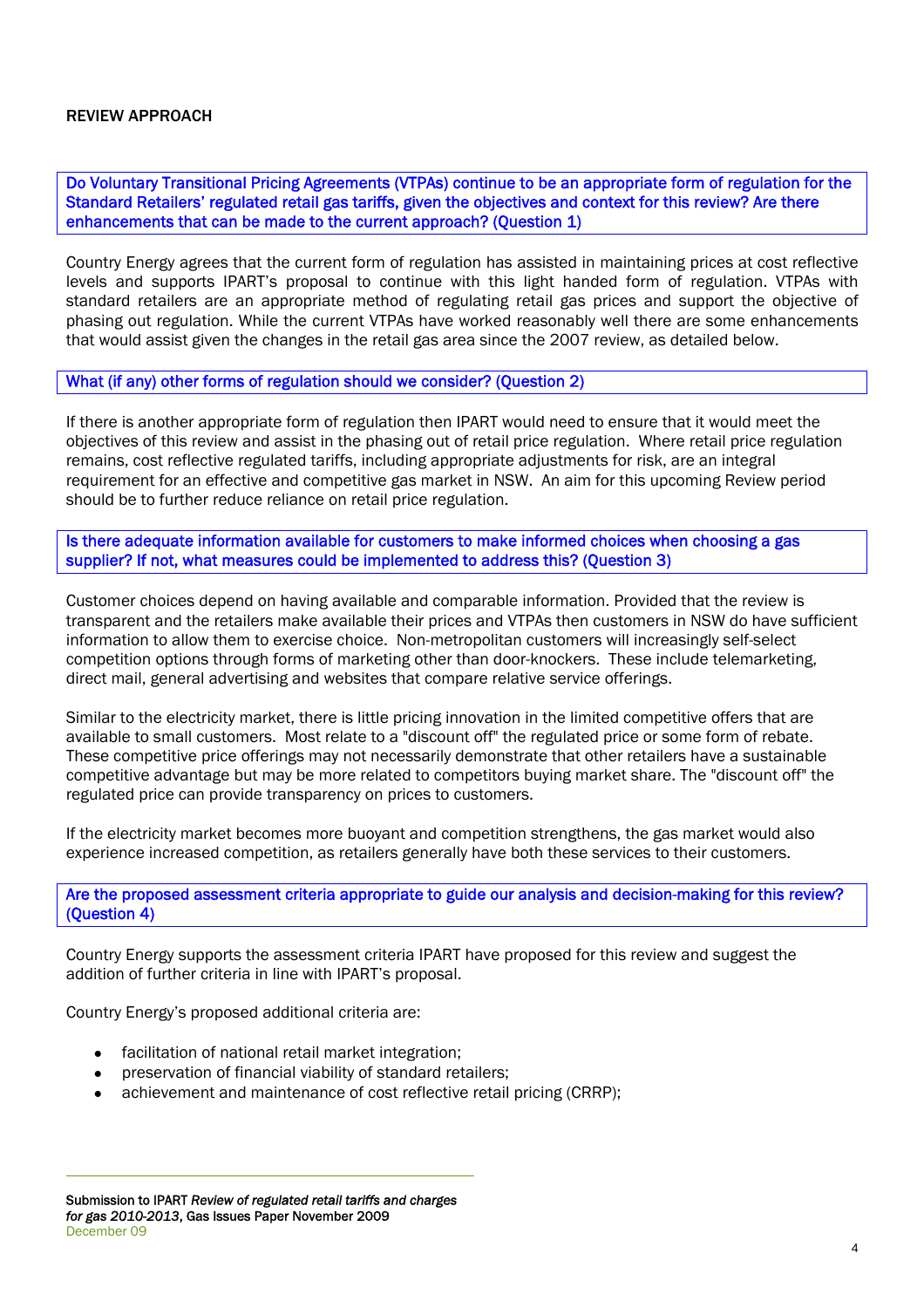• removal of retail market rigidities that undermine the ability of energy market frameworks to respond to climate change policies, including the requirement for substantial investment in low emissions generation capacity.

## STANDARD RETAIL FRS RESPONSES

Do stakeholders consider that the Standard Retailers' proposals are reasonable in general? Are there any specific issues or individual components of the proposals that stakeholders wish to comment on? (Question 5)

The standard retailers have largely agreed to retaining the WAPC form of price control but applying this to the retail component only. They have also agreed that network charges need to be fully passed through and there needs to be a "special circumstances" review mechanism in order to maintain financial viability. The impending introduction of climate mitigation strategies, in particular the CPRS, was also identified as a cost that retailers need to be able to pass through to customers, although there were some differing views on how this should be handled in the VTPAs.

## SETTING TARIFFS

Does a WAPC best meet the objectives for this review? Are there enhancements that can be made to the current approach? (Question 6)

To the extent that regulated retail tariffs are required, Country Energy supports regulated retail tariffs governed under a WAPC approach. This approach gives flexibility to Standard Retailers and is, to some extent, an appropriate response to potential regulatory error.

However, enhancements to the current approach could be made to ensure compatibility with the proposed assessment criteria, in light of the substantial uncertainty over energy purchase costs over the price control period, and indicatively include:

- an extension of the  $N+R$  form of regulation that is used in retail electricity; and
- introduction of a "C" component, to ensure CPRS costs can be passed through.

Is there any evidence to suggest that a WAPC is inappropriate? Are there other approaches to setting retail tariffs that IPART should consider? (Question 7)

Objectives of this review include providing customers with a reliable and safe gas supply and to promote competition in the retail gas market. Continuing with the use of a weighted average price cap is consistant with these aims and any attempt to increase individual tariffs by much more than the overall average will be limited in an actively competitive market. As IPART have mentioned the impact on individual customer accounts should be relatively close to the total average increase given the small number of tariffs.

The use of a WAPC is appropriate and there is nothing to suggest a material change away form this approach to setting tariffs is required.

Submission to IPART *Review of regulated retail tariffs and charges for gas 2010-2013*, Gas Issues Paper November 2009 December 09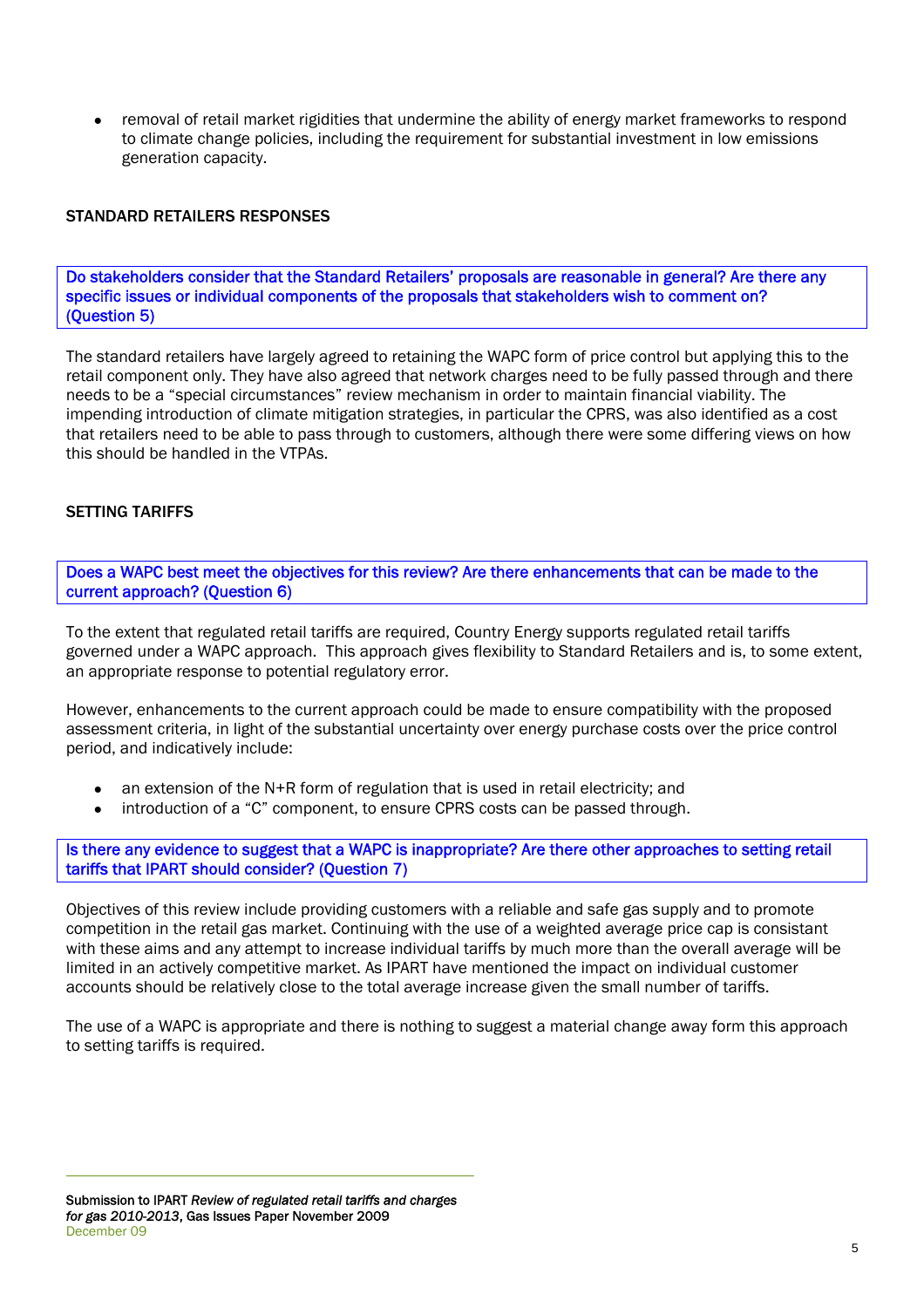## RISKS AND UNCERTAINTITIES

Should IPART accept the Standard Retailers' proposal to pass network charges through to customers? (Question 8)

The natural gas distributors are currently undergoing a review process with the Australian Energy Regulator (AER) and the outcome in terms of network price increases is still not fully known. Given the increases in network charges were implicitly included in the 2007 review as a result of IPART also being the regulator for gas distribution at that time, it is reasonable that this review also allows for network charges to be passed through by using a N+R structure. This would also align regulated retail gas pricing to the pricing structure used in regulated retail electricity pricing.

What is the most appropriate way to address uncertain costs associated with national climate change measures in the new VTPAs? (Question 9)

Country Energy originally proposed including costs associated with climate change as part of the special circumstances provision. Other standard retailers have proposed having this as a separate cost element which would be automatically passed through to customers along the line of network charges, meaning that tariffs would have an R +N + C structure. Country Energy is prepared to also take this approach given it is consistant with the view presented in the current review of regulated retail electricity prices. This treatment is also in line with the AEMC review.

The cost of any scheme that may be introduced to mitigate climate change may not be transparent or readily observable in the market. Country Energy believe these costs are going to be caught up in the contracts negotiated with gas suppliers and therefore the retailers will need to set the price for the "C" component based on actual quoted costs and the cost of any CPRS permits required to be purchased. A competitive market will ensure that prices are not set at falsely high levels.

If the Standard Retailers set retail prices based on their own forecasts of CPRS permit costs, should this forecast ever be reconciled with the actual costs of permits? (Question 10)

The various components of retail prices are not currently subject to a reconciliation process. To introduce reconciliation of any CPRS component would be a step away from this and Country energy do not feel it is warranted. As stated above competition in the market place would serve to ensure the "C" component is set at cost reflective levels.

In addition to this, the timing of the introduction of CPRS may mean that a retrospective reconciliation of these costs may not eventuate in any event, given the first year of forecasting them will be the final year of the review. At this stage it is anticipated no further reviews will be necessary if the competitive market develops as expected.

Is the Standard Retailer the only party who should trigger special circumstances and a review or re-opening of a VTPA? (Question 11)

The standard retailer or IPART, the two parties to a VTPA, should be able to trigger a special circumstance review. The circumstances of winter 2007 and the resultant substantial increases to wholesale costs of gas and the transportation of that gas would have been unbearable to retailers if they had not been able to use this review mechanism to pass through the costs to customers. Country Energy recognises that there may be circumstances when IPART would also need to request a review, for example as a result of public requests put to IPART as the regulator when CPRS is introduced. Public consultation is an important part of the price setting process.

Submission to IPART *Review of regulated retail tariffs and charges for gas 2010-2013*, Gas Issues Paper November 2009 December 09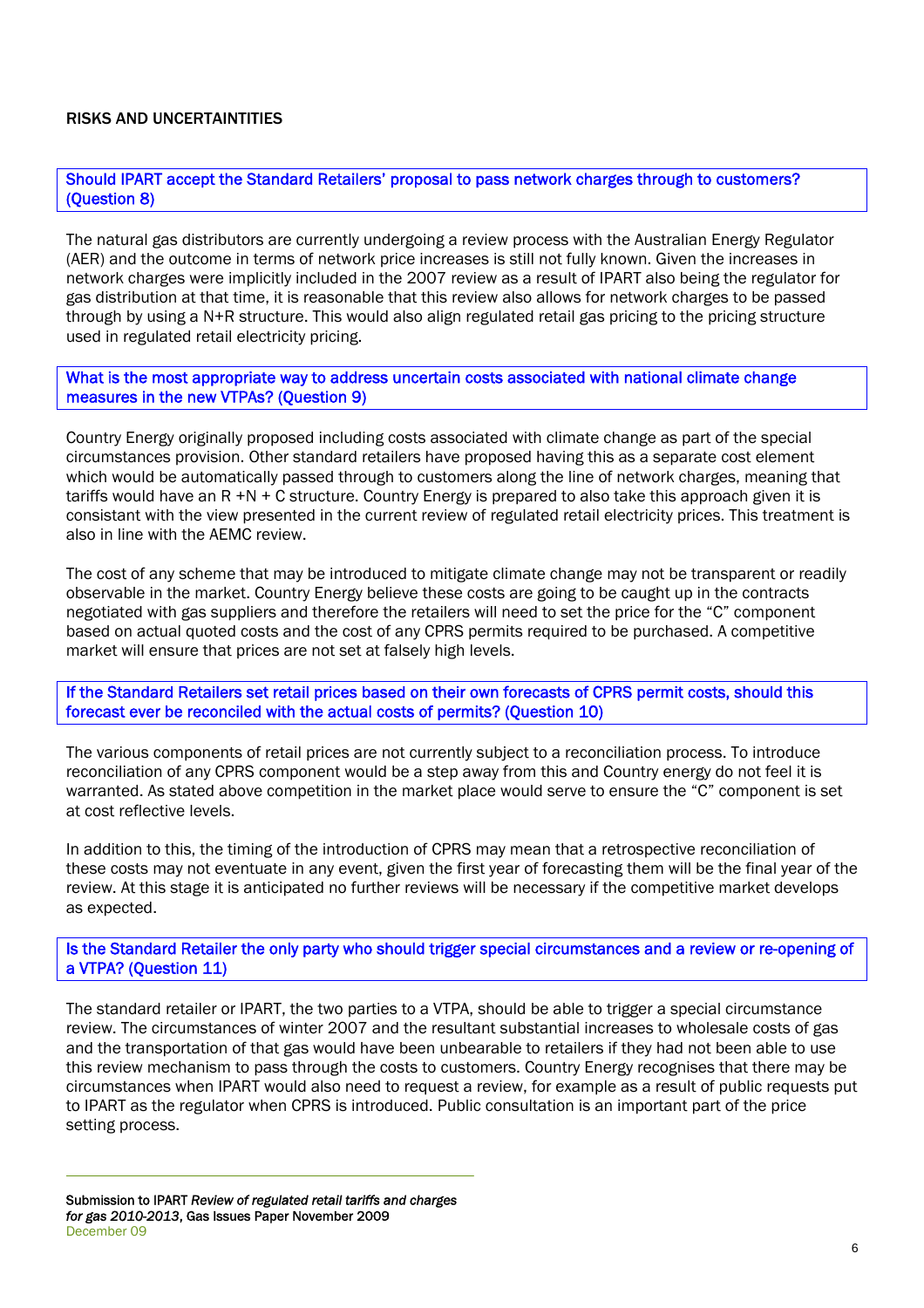How should IPART conduct a review of an application for a special circumstance price change? (Question 12)

The current process has proved effective and should remain to a large degree. This process has assisted in maintaining light handed regulation and more constrictive measures would not be in keeping with reducing reliance on regulation and increasing competition.

Special circumstances should be assessed against the objectives of the Gas Supply Act and the criteria of this review.

Should there be a materiality threshold to trigger a special circumstances review? And if so, what should that threshold be? (Question 13)

Country Energy believes that a standard retailer would not request a special circumstance review unless there was reasonable need to do so, as any unreasonable increase to prices would be limited by competition and customers moving to another retailer. It is also acknowledged that certain components of any increase to costs may be allowed for in the retail margin and therefore should not warrant a price review. Costs of a small increase outweigh benefits so threshold not needed.

Given that the standard retailers are all operating in basically the same market, it would be expected that a review request would not be isolated to one retailer and therefore IPART would be able to perform comparisons across the retailers to assess the reasonableness of review requests.

The increases in network charges as provided for in the draft AER Access Arrangement determinations for 2010-2015 would already mean that an annual review of the retail gas charges would be required, similar to that process proposed in the draft electricity report IPART released 14 December 2009.

# EFFICIENT COSTS OF SUPPLYING GAS

Have there been any significant changes to retail business activities since the 2007 review? And if so, what are the implications for wholesale gas costs? (Question 14)

IPART have documented the significant changes seen in the gas market since the 2007 review, in particular the events of winter 2007 and the increasing demand for gas for generation along with the expanding overseas market for LNG. This means that there is more volatility in wholesale prices, and the price of purchasing and securing gas supply could escalate as contracts roll off and are re-negotiated. This makes it crucial for the special provision clause to remain in future VTPAs to enable retailers to recover these costs from customers as the standard retailer's financial viability should not be compromised by this.

Is IPART's proposed approach to assessing wholesale gas costs for the 2010 review appropriate? If not, what are the alterative approaches? (Question 15)

Country Energy is comfortable with IPART's proposed method for reviewing wholesale costs and support basing the review on actual costs rather than modelled assumptions.

Have there been any significant changes to retail business activities since the 2007 review? And if so, what are the implications for retail operating costs? (Question 16)

Country Energy believes there have been some significant changes to business activities since the 2007 review and anticipate there will be further significant changes in the future. The introduction of climate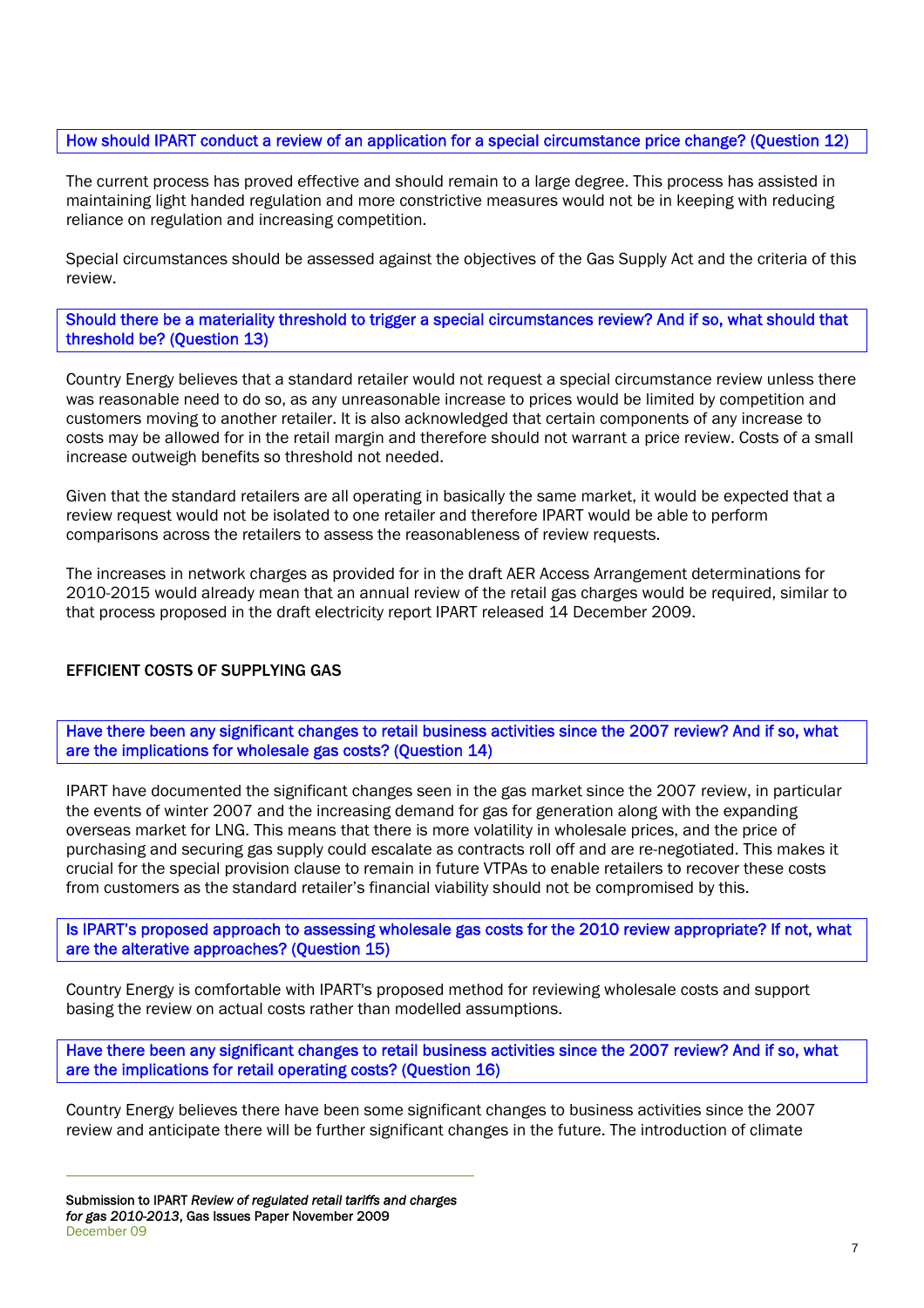change measures for example, will require additional administrative support and changes to the way customers are billed. The special circumstances clause may be the most appropriate method of dealing with these changes rather than as part of operating costs.

Marketing activity may well need to be stepped up in a more competitive market as well and retailer operating costs should include all expenditure relating to attaining, retaining and servicing customers in line with the operating costs for retail electricity.

Are previous retail operating cost analyses and benchmarks a valid starting point? If not what are the alternative approaches? (Question 17)

It is reasonable to use previous operating costs as a starting point, in particular the recent work done on retail electricity operating cots. Any incremental costs arising from significant events should be treated on a case by case basis through a special circumstances review, as mentioned in the response to question 16.

Have there been any significant changes to retail business activities since the 2007 review? And if so, what are the implications for the retail margin? (Question 18)

Operating in the retail gas market has become more risky. Traditionally demand mainly comprised of retail demand and some major self contracting users. In recent years there has been significant increase in gas fired generation in the Eastern States (for example Tallawarra, Uranquinty and Colongara) which also competes for supply and pipeline capacity. While gas supply has softened since 2007, securing pipeline capacity can become problematic if the timing of pipeline expansions is not matched with Greenfield growth. As CE's wholesale position is to generally secure short terms supply and haulage agreements (2-3 years) to meet committed retail load, there is risk that capacity constraints may be present when CE seeks to renew its contracts. At present APA is undertaking a capital works program to expand pipeline capacity over several years, and have increased their published tariffs accordingly. However with the introduction of the Short Term trading Market in Sydney (Jun 10) both APA and Jemena are offering pipeline park services which utilises capacity and reduces the amount of firm delivery capacity available for sale. In 2007 demand for capacity in the Eastern Gas Pipeline exceeded supply. As such Jemena auctioned their remaining capacity and received prices well above the published tariffs.

A vertically integrated retailer has several operational and cost advantages over second tier retailers. For example a vertically integrated retailer may be able to utilise the complementary nature of summer gas fired generation with winter retail gas demand to secure a lower wholesale gas price based on a flatter load shape (or they may also have interests in gas production). Pipeline capacity and storage again is likely to be used more efficiently over the year as summer generation can reduce sunk pipeline capacity costs.

IPART need to find the right balance between appropriate allowances for wholesale costs and retail margin given CE has sunk haulage costs with no tangible ability to utilise pipeline capacity in warmer months.

Can the supply of gas be considered an essential service? If not, to what extent are the risks inherent in gas retailing different to those in electricity? (Ouestion 19)

Gas is a fuel of choice and should be considered as having competitors given that most gas applications could be replaced with electrical appliances. Electricity however, has no real substitute and is therefore an essential service.

Retail margin for gas retailers need to be set at a level that encourages competition while maintaining the financial viability of retailers.

Submission to IPART *Review of regulated retail tariffs and charges for gas 2010-2013*, Gas Issues Paper November 2009 December 09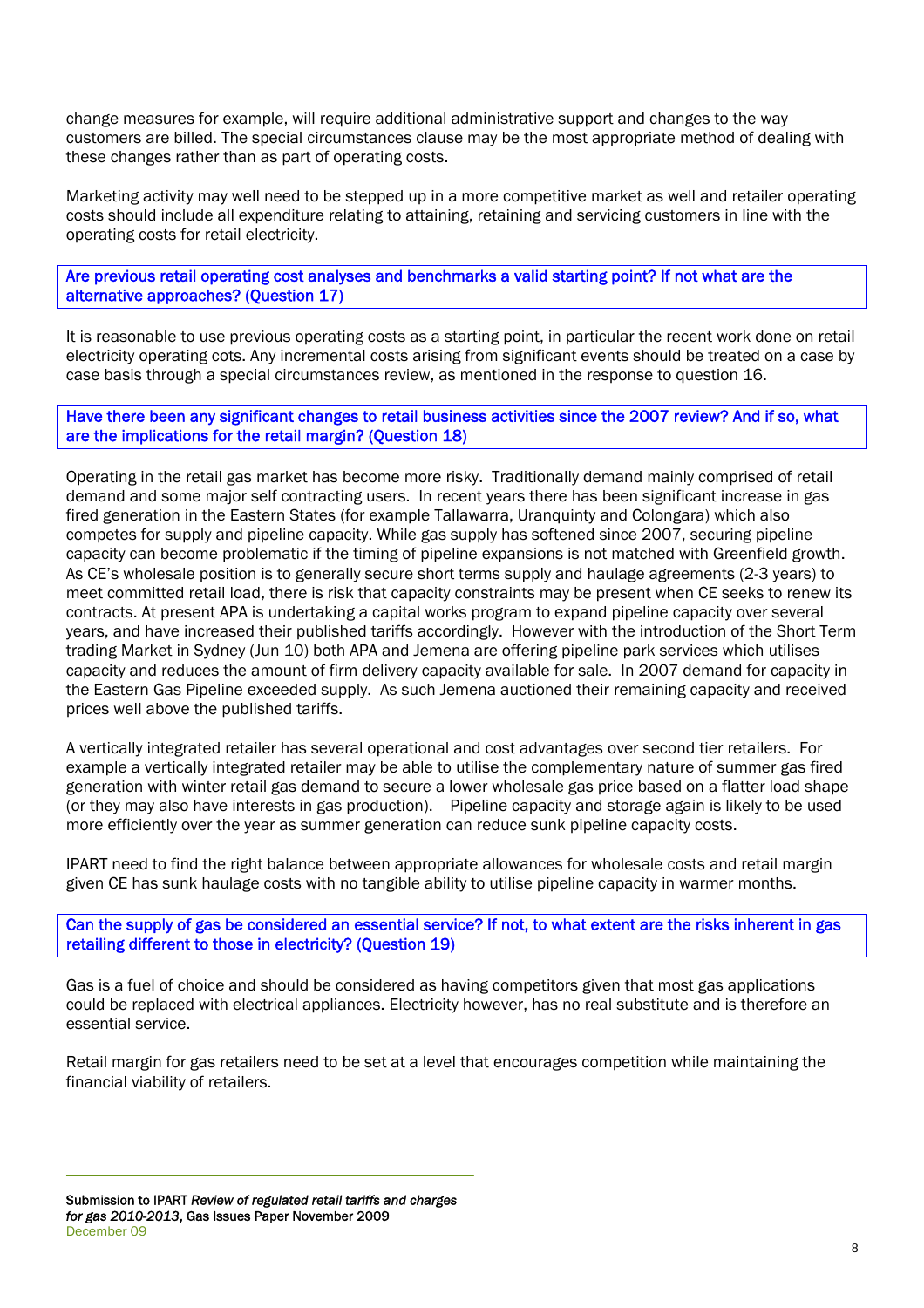#### To what extent, if any, are the risks inherent in retailing gas in NSW different to those in other jurisdictions? (Question 20)

The Victorian market operates under a market carriage system where capacity remains with the customer. Therefore as customers churn the retailer is not required to adjust pipeline capacity booking with APA (GasNet). The retailer simply pays a throughput rate as determined under the Access Arrangement. In NSW if all firm capacity is sold, As Available services may be contracted however reliability is not guaranteed and if delivery does not occur; the retailer would have to find alternative means of supply which may be costly.

## Is IPART's proposed approach to assessing the retail margin for the 2010 review appropriate? If not, what are the alternative approaches? (Question 21)

IPART have indicated that a mixture of the bottom-up approach, expected returns approach and a form of benchmarking will be used in determining an appropriate retail margin. While Country Energy is broadly comfortable with the "triangular" approach to setting the retail margin, it notes there are limitations with "top down" approaches. Such approaches calculate the allowed retail margin as a mark-up on the cost of goods sold (COGS). This means there is a risk that if COGS is under-estimated, so too is the required retail margin.

This highlights the importance of applying a truly "bottom up" approach as a cross check for "top down" approaches. Under a bottom up approach, consideration needs to be given to the quantity of capital a retailer requires, including fixed assets, adequate wholesale energy capital, and working capital. In addition, the capital base should reflect the value of the existing customer base.

A substantial portion of required retail margin is sensitive to changes in COGS. This includes working capital and wholesale energy capital. Accordingly, the scope of the retailer initiated periodic adjustment mechanism should extend to the allowed retail margin. This is a pre-requisite for maintenance of CRRP in the event supply costs materially change.

# NON-TARIFF FEES AND CHARGES

Is it reasonable for the Standard Retailers to introduce a new fee for the payment of gas bills by customers using a credit card? (Question 22)

Country Energy agrees with the introduction of this fee as it encourages customers to use cheaper forms of payment. There is a cost of processing these payments and at the moment customers using a less expensive form of payment may be cross subsidising those who pay by credit card.

# Is it reasonable for the Standard Retailers to change the level of the late payment fee? (Question 23)

Country Energy does not currently charge late payment fees to small retail gas customers. However, provision for late payment like other regulated retail fees should be cost reflective and should also align with the fees charged to retail electricity customers.

The current allowances for charging late fees for late energy accounts are in Country Energy's opinion too rigid and should be amended to reflect the more flexible arrangements allowed for in the Victorian and South Australian markets.

Under these arrangements, retailers can charge fair and reasonable amounts in relation to costs incurred as a result of late payments. This is an area that enables retailers to vary the price/service offering that they present to customers and should therefore be an element of any truly competitive retail market. In areas

Submission to IPART *Review of regulated retail tariffs and charges for gas 2010-2013*, Gas Issues Paper November 2009 December 09